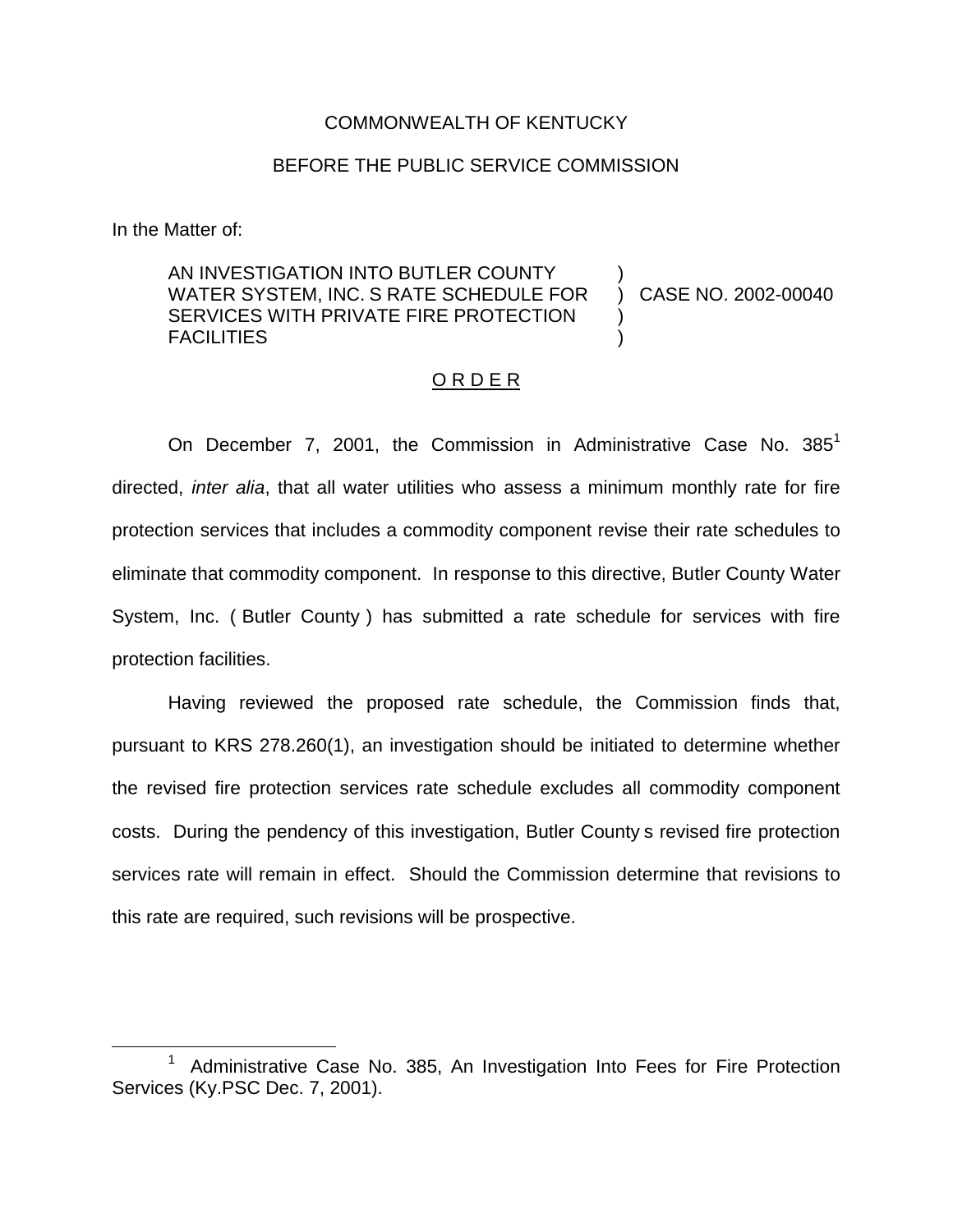IT IS THEREFORE ORDERED that:

1. This proceeding is initiated to determine whether Butler County s rate schedule for services with fire protection facilities excludes all commodity component costs.

2. Butler County shall file with the Commission, within 20 days of the date of this Order, the original and 8 copies of its response to the interrogatories appended to this Order. Each response should be placed in a bound volume with each item tabbed. When a number of sheets are required for a response, each sheet should be appropriately indexed, for example, Item 1(a), Sheet 2 of 6. Careful attention shall be given to copied material to ensure its legibility.

Done at Frankfort, Kentucky, this 12<sup>th</sup> day of February, 2002.

By the Commission

ATTEST Selesiah P. Euerod for

**Executive Director**